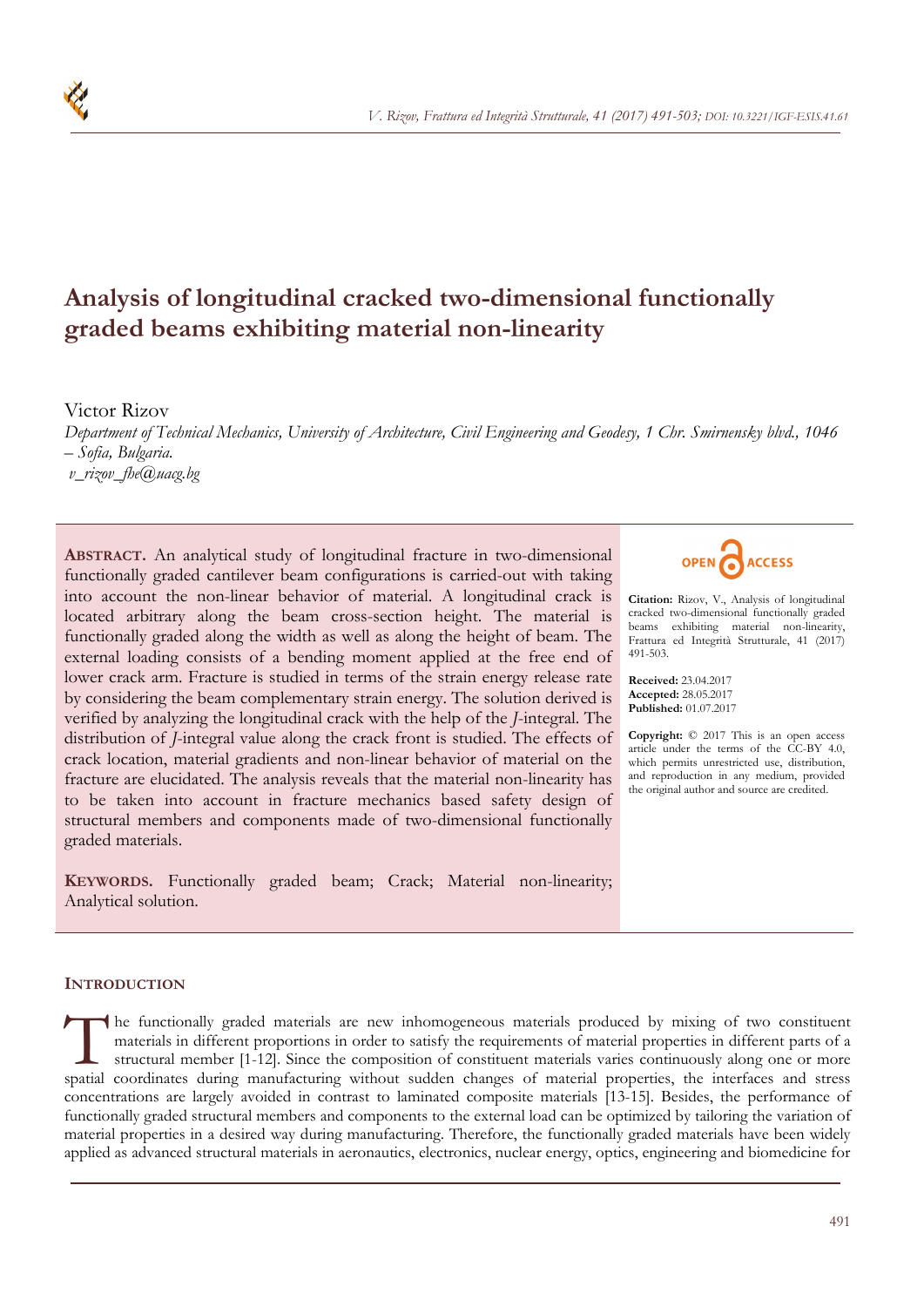

the last three decades [16]. Fracture behavior is crucial for structural integrity and functionality of members and components made of functionally graded materials. Therefore, considerable attention has been paid to fracture in these novel materials by the international research community [17-22].

The present paper is concerned with a longitudinal fracture analysis of a two-dimensional functionally graded cantilever beam configuration with taking into account the non-linear behavior of material. Fracture is analyzed in terms of the strain energy release rate. The material is functionally graded along the height as well as along width of the beam. The mechanical behavior of material is described by a power-law stress-strain relation. An additional fracture analysis is carried-out by applying the *J*-integral approach and the results obtained are compared with the strain energy release rate. The effects of material gradients, crack location and material non-linearity on the fracture behavior are elucidated.

#### **ANALYSIS OF THE STRAIN ENERGY RELEASE RATE**

he present paper analyses the longitudinal fracture in the two-dimensional functionally graded cantilever beam configuration shown schematically in Fig. 1.  $\int_{0}^{\infty}$ 



Figure 1: The geometry and loading of the two-dimensional functionally graded cantilever beam.

A longitudinal crack of length, *a*, is located arbitrary along the beam cross-section height (it should be mentioned that the present paper is motivated also by the fact that functionally graded materials can be built up layer by layer [16] which is a premise for appearance of longitudinal cracks between layers). The lower and upper crack arms have different thicknesses denoted by  $h_1$  and  $h_2$ , respectively. The beam is loaded by one bending moment,  $M<sub>y</sub>$ , applied at the free end of lower crack arm (Fig. 1). Thus, the upper crack arm is free of stresses. The beam has a rectangular cross-section of width, *b*, and

height, 2*h*. The beam is clamped in section, *D*.

The beam non-linear mechanical behavior is described by the following power-law stress-strain relation [23]:

$$
\sigma = B\varepsilon^m \tag{1}
$$

where *σ* is the longitudinal normal stress, *ε* is the longitudinal strain, *B* and *m* are material properties.

Zircona-titanium is one of the functionally graded materials which exhibit non-linear mechanical behavior. Data for mechanical properties of zircona-titanium can be found in [24].

The material is functionally graded along the width as well as along the height of the beam (Fig. 1). The distribution of material property, *B*, in the beam cross-section is expressed as a function of  $y_3$  and  $z_3$  by the following quadratic law: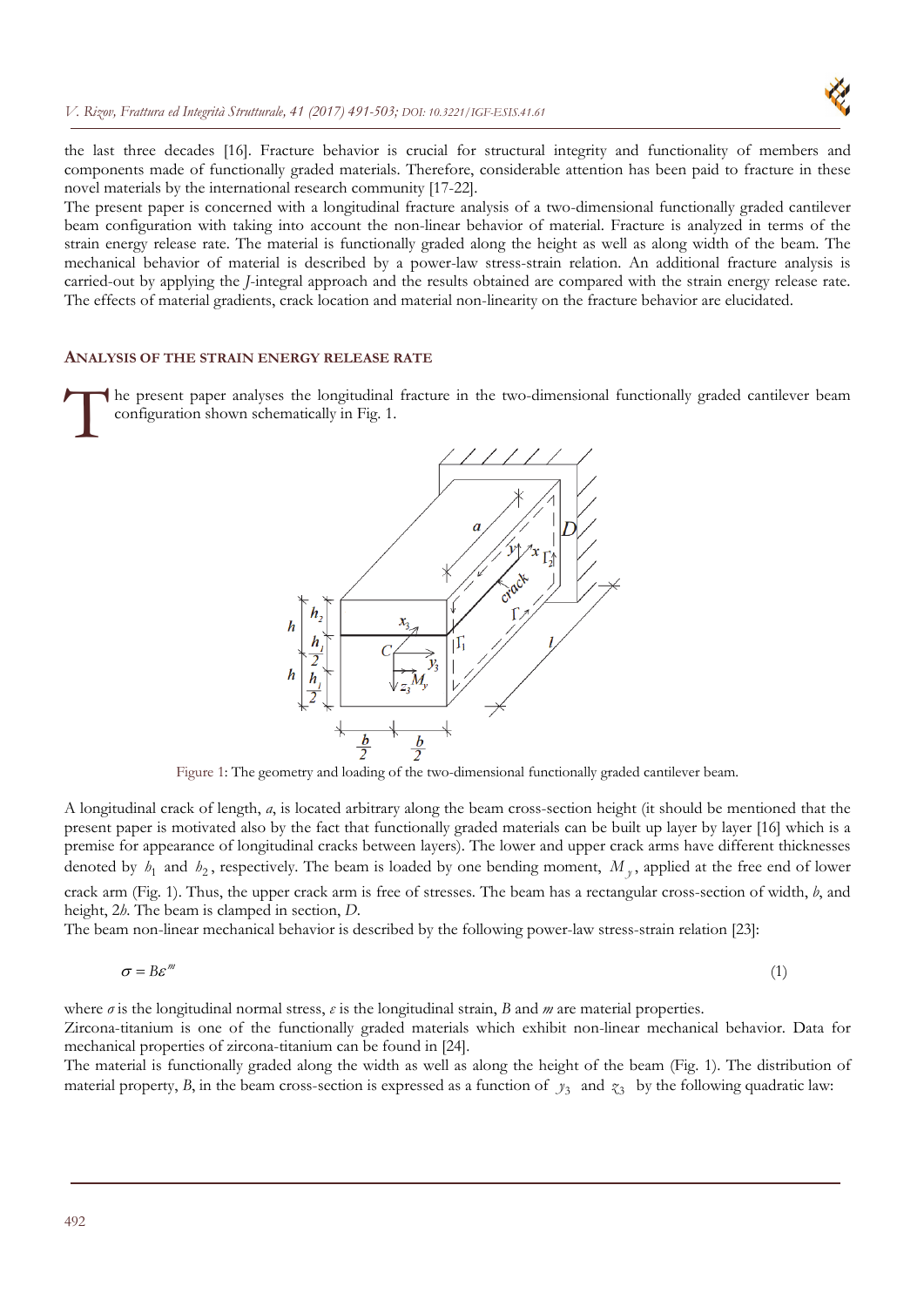$$
B = B_0 + \frac{4y_3^2}{b^2}B_1 + \frac{z_3^2}{b^2}B_2,
$$
\t(2)

where

$$
-\frac{b}{2} \leq y_3 \leq \frac{b}{2}, \ -b \leq z_3 \leq b \tag{3}
$$

In (2),  $B_0$  is the value of *B* in the centre of the beam cross-section,  $B_1$  and  $B_2$  are material properties which govern the material gradients along axes,  $y_3$  and  $z_3$ , respectively (Fig. 1).

Figure 2: Distribution of the material property, *B*, in the beam cross-section.

It should be mentioned that Eq. (2) is suitable for two-dimensional functionally graded beam configurations which have high mechanical properties at the lower, upper and lateral surfaces of the beam as shown in Fig. 2.

The fracture behavior is studied in terms of the strain energy release rate. For this purpose, an elementary increase, *da* , of the crack length is assumed (the external load is kept constant). The strain energy release rate, *G*, is expressed via the changes of external work,  $dW_{ext}$ , and strain energy,  $dU$ , as

$$
G = \frac{dW_{ext} - dU}{dA} \tag{4}
$$

where the increase of crack area is

 $dA = bda$  (5)

The change of external work is written as

$$
dW_{ext} = dU + dU^* \tag{6}
$$

where  $dU^*$  is the change of complementary strain energy. By combining of (4), (5) and (6), the strain energy release rate can be expressed as

$$
G = \frac{dU^*}{bda} \tag{7}
$$

It should be noted that the present analysis holds for non-linear elastic behavior of material. The analysis is applicable also for elastic-plastic behavior of material if the beam considered undergoes active deformation, i.e. if the external loading increases only [25]. It should also be mention that the present study is based on the small strains assumption.



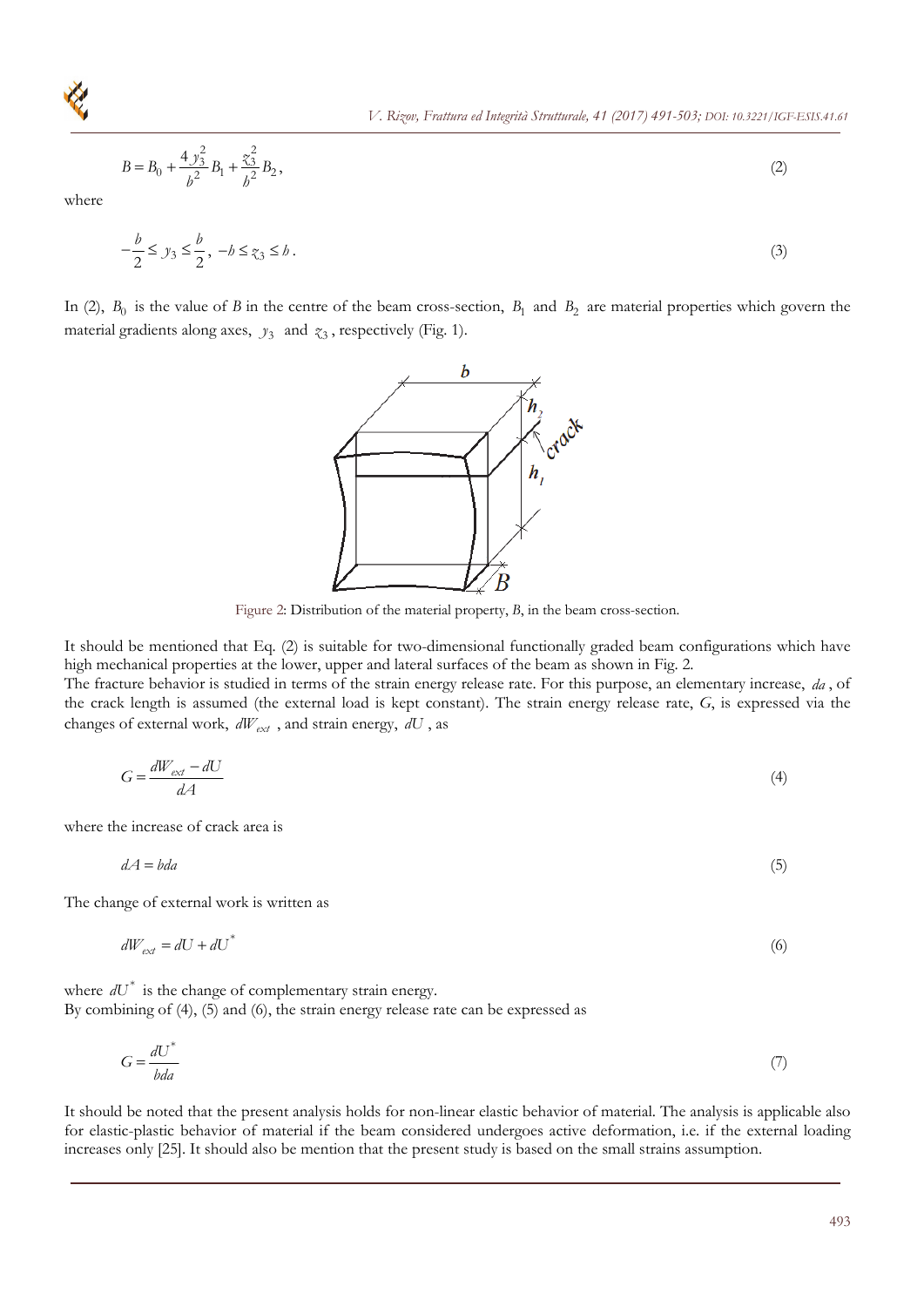



Figure 3: The free end of the lower crack arm  $(n_1 - n_1)$  is the neutral axis).

The beam complementary strain energy,  $U^*$ , is written as

$$
U^* = a \int_{-\frac{h_1}{2}}^{\frac{h_1}{2}} \left( \int_{-\frac{b}{2}}^{\frac{b}{2}} u_{0L}^* dy_1 \right) dz_1 + (l - a) \int_{-h}^h \left( \int_{-\frac{b}{2}}^{\frac{b}{2}} u_{0U}^* dy_2 \right) dz_2 \tag{8}
$$

where  $u_{0L}^*$  and  $u_{0U}^*$  are the complementary strain energy densities in the lower crack arm and the un-cracked beam portion  $(a \le x_3 \le l)$ , respectively. Axes,  $y_1$  and  $z_1$ , are shown in Fig. 3,  $y_2$  and  $z_2$  are the centroidal axes of the crosssection of the un-cracked beam portion.

In principle, the complementary strain energy density is equal to the area *OQR* that supplements the area *OPQ*, enclosed by the stress-strain curve, to a rectangle (Fig. 4). Therefore, the complementary strain energy density in the lower crack arm is written as

$$
u_{0L}^* = \sigma \varepsilon - u_{0L} \tag{9}
$$

where the strain energy density,  $u_{0L}$ , is equal to the area *OPQ* 

$$
u_{0L} = \int_{0}^{\varepsilon} \sigma(\varepsilon) d\varepsilon \tag{10}
$$

From (1), (9) and (10), the complementary strain energy density can be obtained as

$$
u_{0L}^* = B \frac{m \varepsilon^{m+1}}{m+1} \tag{11}
$$

The strain distribution is analyzed by applying the Bernoulli's hypothesis for plane sections since the span to height ratio of the beam under consideration is large. Concerning the application of the Bernoulli's hypothesis in the present study, it should also be noted that since the beam is loaded in pure bending (Fig. 1) the only non-zero strain is the longitudinal strain, *ε*. Therefore, according to the small strain compatibility equations, *ε* is distributed linearly along the height of the beam cross-section. Thus, *ε* in the lower crack arm is written as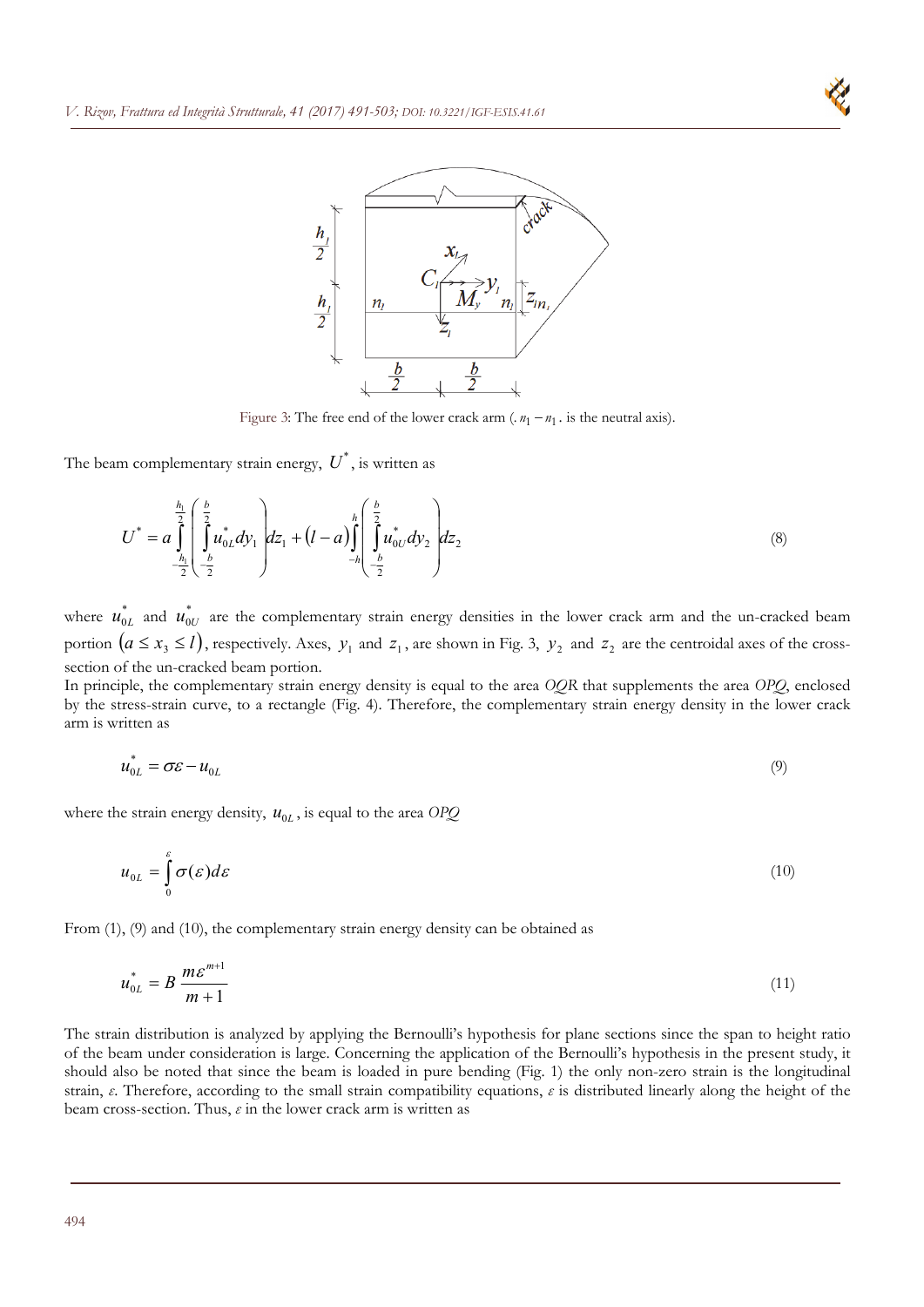$$
\varepsilon = \left(\zeta_1 - \zeta_{1n_1}\right) \kappa_1 \tag{12}
$$

where  $z_{1n_1}$  is the coordinate of the neutral axis,  $n_1 - n_1$ , (the neutral axis shifts from the centroid since the material is functionally graded (Fig. 3)),  $\kappa_1$  is the curvature of the lower crack arm.



Figure 4: Schematic of a non-linear stress-strain curve ( $u_0$  and  $u_0^*$  are the strain energy density and the complementary strain energy density, respectively).

The following equilibrium equations of the lower crack arm cross-section (Fig. 3) are used in order to determine  $z_{1n_1}$  and  $\kappa_1$ :

$$
N_1 = \int_{-\frac{b_1}{2}}^{\frac{b_1}{2}} \left( \int_{-\frac{b}{2}}^{\frac{b}{2}} \sigma \, dy_1 \right) dz_1 \tag{13}
$$

$$
M_{y_1} = \int_{-\frac{b_1}{2}}^{\frac{b_1}{2}} \left( \int_{-\frac{b}{2}}^{\frac{b}{2}} \sigma z_1 dy_1 \right) dz_1 \tag{14}
$$

where  $N_1$  and  $M_{y_1}$  are the axial force and the bending moment, respectively. It is obvious that

$$
N_1 = 0 \,, \ M_{y_1} = M_y \tag{15}
$$

By using (2), the distribution of material property, *B*, in the lower crack arm cross-section is written as

$$
B = B_0 + \frac{4y_1^2}{b^2}B_1 + \frac{(r + z_1)^2}{b^2}B_2
$$
\n(16)

where

$$
-\frac{b}{2} \le y_1 \le \frac{b}{2}, -b_1 / 2 \le z_1 \le b_1 / 2, r = b - \frac{b_1}{2}.
$$
\n<sup>(17)</sup>

By substituting of (1), (12) and (16) in (13) and (14), one derives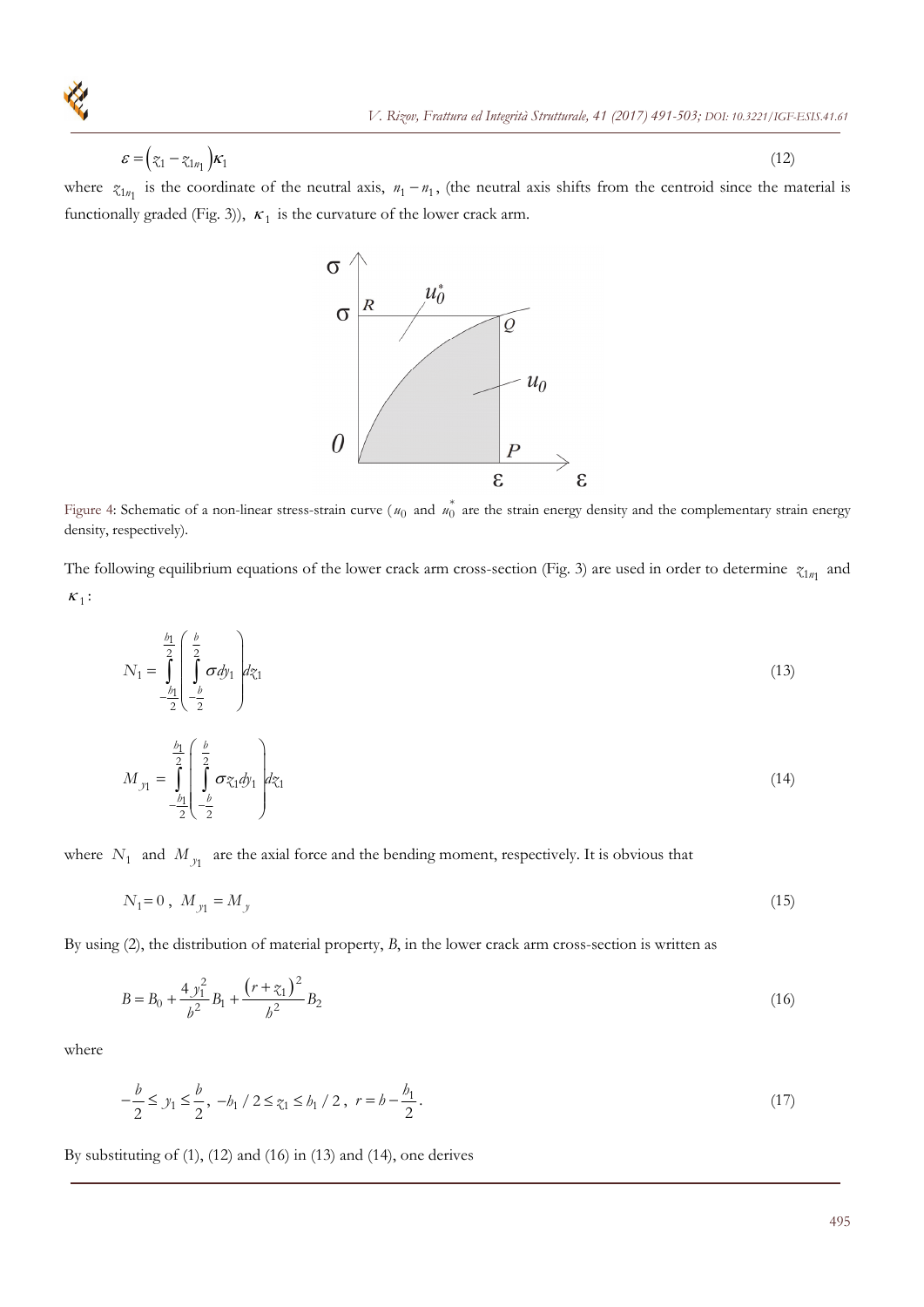$$
N_{1} = \left[ \frac{B_{0}b\kappa_{1}^{m}}{m+1} + \frac{B_{1}b\kappa_{1}^{m}}{3(m+1)} + \frac{B_{2}b\kappa_{2}^{m}}{b^{2}(m+1)} \right] \left( \eta_{1}^{m+1} - \eta_{2}^{m+1} \right) +
$$
  
\n
$$
+ \frac{2B_{2}b\kappa_{1}^{m}}{b^{2}} \left[ \frac{1}{m+2} \left( \eta_{1}^{m+2} - \eta_{2}^{m+2} \right) + \frac{z_{1n}}{m+1} \left( \eta_{1}^{m+1} - \eta_{2}^{m+1} \right) \right] +
$$
  
\n
$$
+ \frac{B_{2}b\kappa_{1}^{m}}{b^{2}} \left[ \frac{1}{f+3g} \left( \eta_{1}^{f+3g} - \eta_{2}^{f+3g} \right) + \frac{2z_{1n}}{f+2g} \left( \eta_{1}^{f+2g} - \eta_{2}^{f+2g} \right) +
$$
  
\n
$$
+ \frac{z_{1n}}{f+g} \left( \eta_{1}^{f+g} - \eta_{2}^{f+g} \right) \right]
$$
  
\n
$$
M_{\jmath1} = \left( B_{0}b\kappa_{1}^{m} + \frac{B_{1}b\kappa_{1}^{m}}{3} + \frac{B_{2}b\kappa_{2}^{2}\kappa_{1}^{m}}{b^{2}} \right) \left[ \frac{1}{m+2} \left( \eta_{1}^{m+2} - \eta_{2}^{m+2} \right) +
$$
  
\n
$$
\frac{z_{1n_{1}}}{m+1} \left( \eta_{1}^{m+1} - \eta_{2}^{m+1} \right) \right] + \frac{2B_{2}b\kappa_{1}^{m}g}{b^{2}} \left[ \frac{1}{f+3g} \left( \eta_{1}^{f+3g} - \eta_{2}^{f+3g} \right) +
$$
  
\n
$$
\frac{2z_{1n_{1}}}{f+2g} \left( \eta_{1}^{f+2g} - \eta_{2}^{f+2g} \right) + \frac{z_{1n_{1}}^{2}}{f+g} \left( \eta_{1}^{f+3g} - \eta
$$

where  $\eta_1 = b_1 / 2 - \chi_{1n_1}$ ,  $\eta_2 = -b_1 / 2 - \chi_{1n_1}$  and  $f / q = m$  (*f* and *q* are positive integers). In (19),  $N_1$  and  $M_{y_1}$  are determined by (15).

It is obvious that at  $m=1$  the non-linear stress-strain relation (1) transforms into the Hooke's law, assuming that  $B=E$ (here *E* is the modulus of elasticity). This means that at *m*=1 Eq. (19) should transform into the formula for curvature of linear-elastic beam. Indeed, at  $m=1$ ,  $B_0 = E$  and  $B_1 = B_2 = 0$  Eq. (19) yields

$$
\kappa_1 = \frac{12M_{y_1}}{Ebb_1^3} \tag{20}
$$

which is exact match of the formula for curvature of a linear-elastic homogeneous beam of width, *b*, and height,  $h_1$ . Eqs. (18), and (19) should be solved with respect to  $z_{1n_1}$  and  $\kappa_1$  by using the MatLab computer program.

By substituting of (12) and (16) in (11) the distribution of complementary strain energy density in the lower crack arm is written as

$$
u_{0L}^* = \left[ B_0 + \frac{4y_1^2}{b^2} B_1 + \frac{\left(r + z_1\right)^2}{b^2} B_2 \right] \frac{m \left(z_1 - z_{1n_1}\right)^{m+1} \kappa_1^{m+1}}{m+1} \tag{21}
$$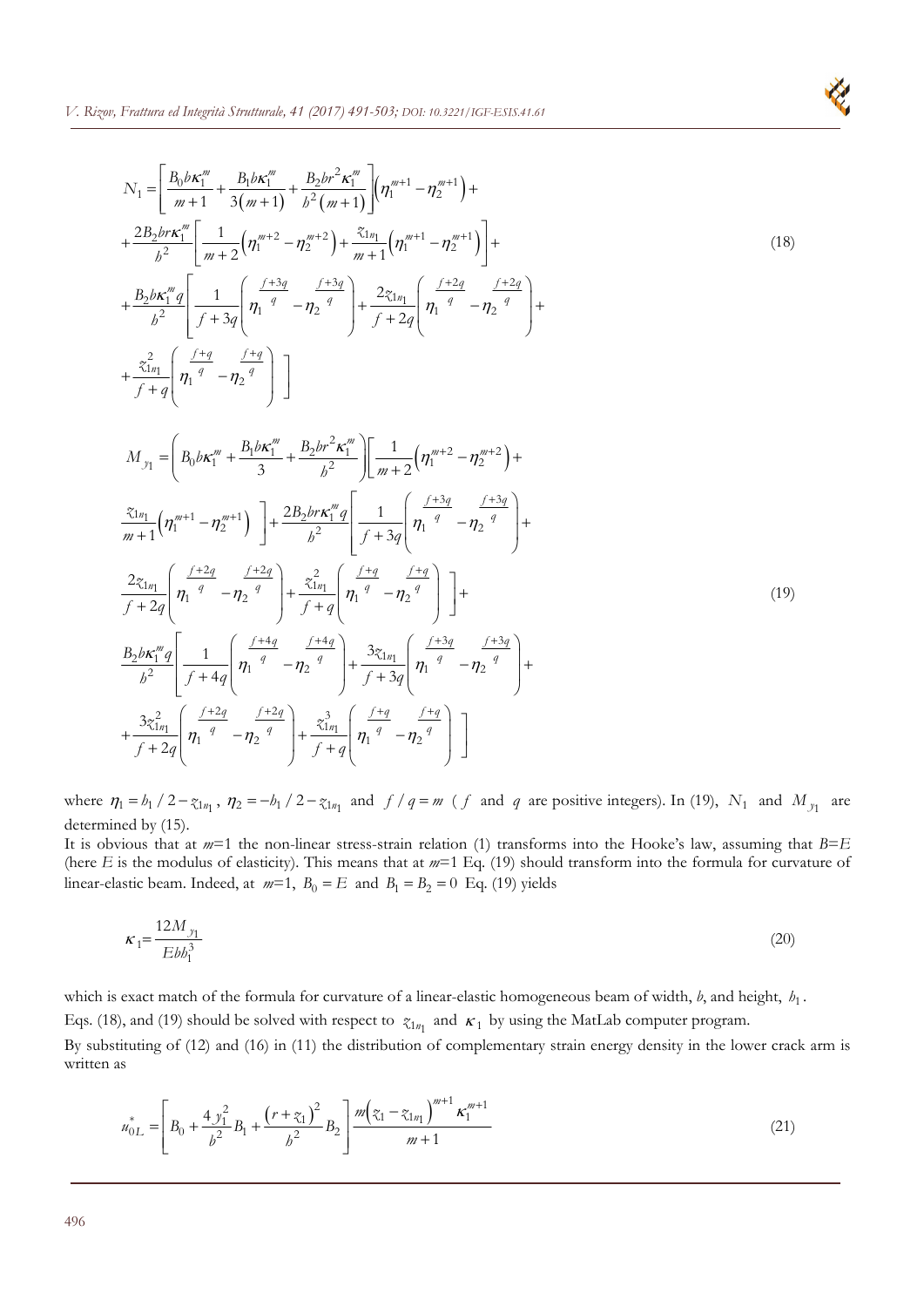Formula (21) can also be applied to obtain the distribution of complimentary strain energy density,  $u_{0U}^*$ , in the un-cracked beam portion. For this purpose,  $r$ ,  $y_1$ ,  $z_1$ ,  $z_{1n_1}$  and  $\kappa_1$  have to be replaced with 0,  $y_2$ ,  $z_2$ ,  $z_{2n_2}$  and  $\kappa_2$ , respectively ( $z_{2n2}$  is the neutral axis coordinate of the cross-section of un-cracked beam portion,  $\kappa_2$  is the curvature of un-cracked beam portion). The quantities,  $z_{2n_2}$  and  $\kappa_2$ , can be determined from Eqs. (18) and (19). For this purpose, *r*,  $z_{1n_1}$ ,  $b_1$ and  $\kappa_1$  have to be replaced with 0,  $z_{2n_2}$ , 2*h* and  $\kappa_2$ , respectively.

Finally, by substituting of  $u_{0L}^*$ ,  $u_{0U}^*$  and (8) in (7), one derives

$$
G = \frac{m\kappa_1^{m+1}}{b(m+1)} \Biggl\{ \frac{B_0b}{m_0+1} + \frac{B_1b}{3(m_0+1)} + \frac{B_2b r^2}{b^2(m_0+1)} \Biggl[ (\eta_1^{m_0+1} - \eta_2^{m_0+1}) +
$$
  
+ 
$$
\frac{2B_2br}{b^2} \Biggl[ \frac{1}{m_0+2} (\eta_1^{m_0+2} - \eta_2^{m_0+2}) + \frac{z_{1n_1}}{m_0+1} (\eta_1^{m_0+1} - \eta_2^{m_0+1}) \Biggr] +
$$
  
+ 
$$
\frac{B_2bq_u}{b^2} \Biggl[ \frac{1}{f_u+3q_u} \Biggl( \eta_1^{\frac{f_u+3q_u}{q_u}} - \eta_2^{\frac{f_u+3q_u}{q_u}} \Biggr) + \frac{2z_{1n_1}}{f_u+2q_u} \Biggl( \eta_1^{\frac{f_u+2q_u}{q_u}} - \eta_2^{\frac{f_u+2q_u}{q_u}} \Biggr) +
$$
  
+ 
$$
\frac{z_{1n_1}^2}{f_u+q_u} \Biggl[ \eta_1^{\frac{f_u+q_u}{q_u}} - \eta_2^{\frac{f_u+q_u}{q_u}} \Biggr] \Biggr] \Biggr\} -
$$
  
- 
$$
\frac{m\kappa_2^{m+1}}{b(m+1)} \Biggl\{ \Biggl[ \frac{B_0b}{m_0+1} + \frac{B_1b}{3(m_0+1)} \Biggr] (\eta_1^{m_0+1} - \eta_{2n}^{m_0+1}) +
$$
  
+ 
$$
\frac{B_2bq_u}{b^2} \Biggl[ \frac{1}{f_u+3q_u} \Biggl( \eta_1^{\frac{f_u+3q_u}{q_u}} - \eta_2^{\frac{f_u+3q_u}{q_u}} \Biggr) + \frac{2z_{2n_2}}{f_u+2q_u} \Biggl( \eta_1^{\frac{f_u+2q_u}{q_u}} - \eta_2^{\frac{f_u+2q_u}{q_u}} \Biggr) +
$$
  
+ 
$$
\frac{z_{2n_2}^2}{f_u+q_u} \Biggl[ \eta_1^{\frac{f_u+q_u}{q_u}} - \eta_2^{\frac{f_u+q
$$

where  $m_u = m + 1$ ,  $f_u / q_u = m_u$  ( $f_u$  and  $q_u$  are positive integers),  $\eta_{1u} = b - z_{2n_2}$  and  $\eta_{2u} = -b - z_{2n_2}$ . Formula (22) calculates the strain energy release rate in the beam configuration shown in Fig. 1 when the beam mechanical behavior and the material gradient are described by formulae (1) and (2), respectively. It should be noted that at  $m=1$ ,  $B_0 = E$ ,  $B_1 = B_2 = 0$  and  $b_1 = b$  formula (22) yields

$$
G = \frac{21M_y^2}{4Eb^2b^3}
$$
 (23)

which is exact match of the expression for the strain energy release rate when the beam considered is linear-elastic and homogeneous [26].

In order to verify (22), the fracture is analyzed also by using the *J*-integral written as [27]

$$
J = \int_{\Gamma} \left[ u_0 \cos \alpha - \left( p_x \frac{\partial u}{\partial x} + p_y \frac{\partial v}{\partial x} \right) \right] ds \tag{24}
$$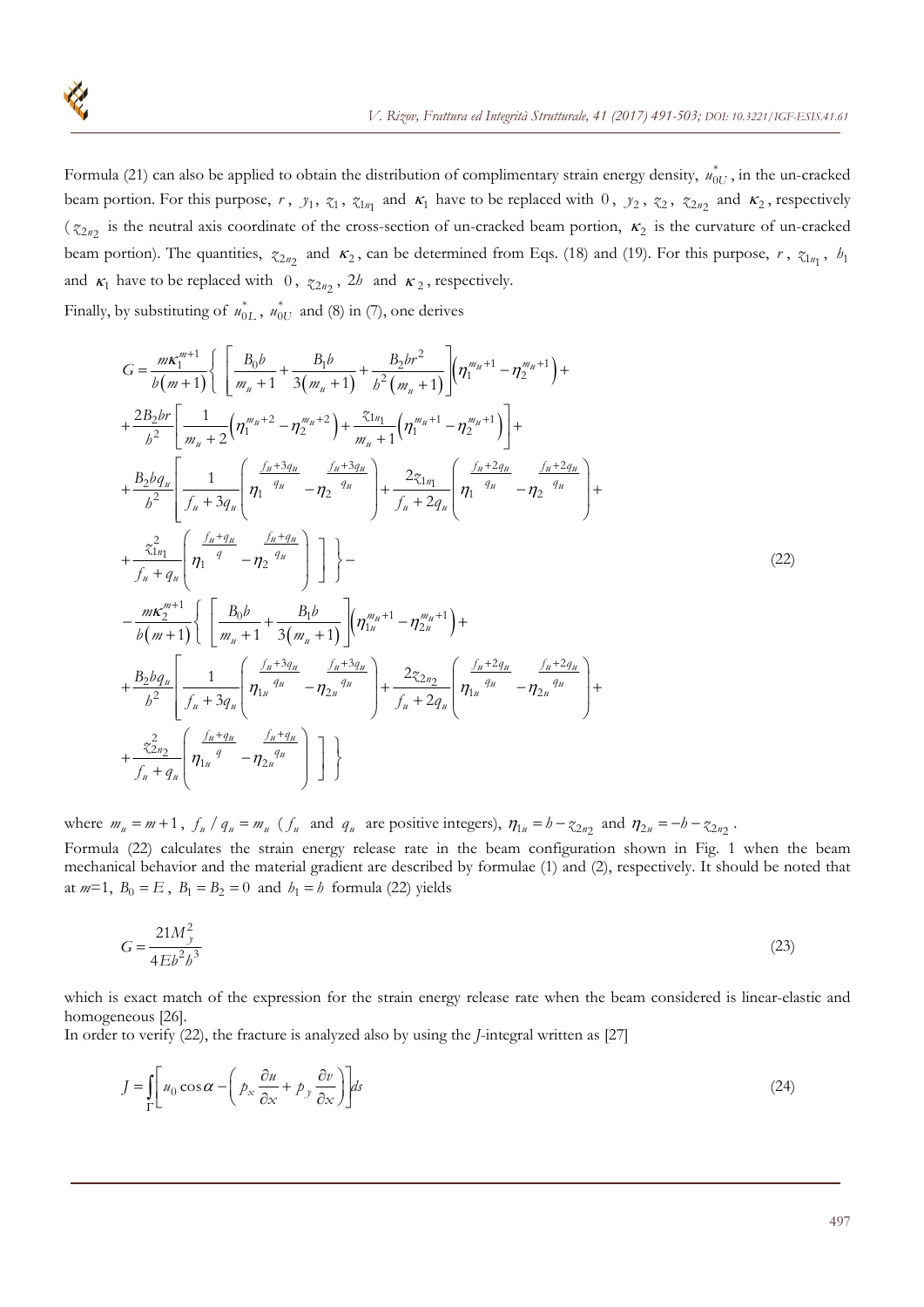

where  $\Gamma$  is a contour of integration going from the lower crack face to the upper crack face in the counter clockwise direction,  $u_0$  is the strain energy density,  $\alpha$  is the angle between the outwards normal vector to the contour of integration and the crack direction,  $p_x$  and  $p_y$  are the components of stress vector, *u* and *v* are the components of displacement vector with respect to the crack tip coordinate system *xy* (*x* is directed along the crack), *ds* is a differential element along the contour.

The *J*-integral is solved by using an integration contour, *Γ*, that coincides with the beam contour (Fig. 1). It is obvious that the *J*-integral value is non-zero only in segments  $\Gamma_1$  and  $\Gamma_2$  of the integration contour. Therefore, the *J*-integral solution is written as

$$
J = J_{\Gamma_1} + J_{\Gamma_2} \tag{25}
$$

where  $J_{\Gamma_1}$  and  $J_{\Gamma_2}$  are the *J*-integral values in segments  $\Gamma_1$  and  $\Gamma_2$ , respectively ( $\Gamma_1$  and  $\Gamma_2$  coincide with the free end of lower crack arm and the clamping, respectively).

The components of *J*-integral in segment,  $\Gamma_1$ , of the integration contour are written as (Fig. 3)

$$
p_x = -\sigma = -B\varepsilon^m, \ p_y = 0 \tag{26}
$$

$$
ds = dz_1, \cos \alpha = -1 \tag{27}
$$

where  $z_1$  varies in the interval  $[-b_1 / 2, b_1 / 2]$ . Partial derivative,  $\partial u / \partial x$ , in (24) is found as

$$
\frac{\partial u}{\partial x} = \varepsilon = \left( z_1 - z_{1n_1} \right) \kappa_1 \tag{28}
$$

where  $z_{1n_1}$  and  $\kappa_1$  are obtained from Eqs. (18) and (19). The strain energy density is calculated by substituting of (1) in (10)

$$
u_0 = \frac{B\varepsilon^{m+1}}{m+1} \tag{29}
$$

By substituting of (1), (12), (16), (26), (27), (28) and (29) in (24) and integrating in boundaries from  $-h_1/2$  to  $h_1/2$ , one derives

$$
J_{\Gamma_{1}} = \frac{m\kappa_{1}^{m+1}}{(m+1)} \Biggl\{ \left[ \frac{B_{0}}{m_{u}+1} + \frac{4 y_{1}^{2} B_{1}}{b^{2} (m_{u}+1)} + \frac{B_{2} r^{2}}{b^{2} (m_{u}+1)} \right] \Biggl( \eta_{1}^{m_{u}+1} - \eta_{2}^{m_{u}+1} \Biggr) +
$$
  
+ 
$$
\frac{2B_{2} r}{b^{2}} \Biggl[ \frac{1}{m_{u}+2} \Biggl( \eta_{1}^{m_{u}+2} - \eta_{2}^{m_{u}+2} \Biggr) + \frac{\tilde{\chi}_{1n_{1}}}{m_{u}+1} \Biggl( \eta_{1}^{m_{u}+1} - \eta_{2}^{m_{u}+1} \Biggr) \Biggr] +
$$
  
+ 
$$
\frac{B_{2} q_{u}}{b^{2}} \Biggl[ \frac{1}{f_{u}+3q_{u}} \Biggl( \eta_{1}^{\frac{f_{u}+3q_{u}}{q_{u}}}- \eta_{2}^{\frac{f_{u}+3q_{u}}{q_{u}}} \Biggr) + \frac{2\tilde{\chi}_{1n_{1}}}{f_{u}+2q_{u}} \Biggl( \eta_{1}^{\frac{f_{u}+2q_{u}}{q_{u}}}- \eta_{2}^{\frac{f_{u}+2q_{u}}{q_{u}}} \Biggr) +
$$
  
+ 
$$
\frac{\tilde{\chi}_{1n_{1}}^{2}}{f_{u}+q_{u}} \Biggl( \eta_{1}^{\frac{f_{u}+q_{u}}{q}} - \eta_{2}^{\frac{f_{u}+q_{u}}{q_{u}}} \Biggr) \Biggr] \Biggr\}
$$
(30)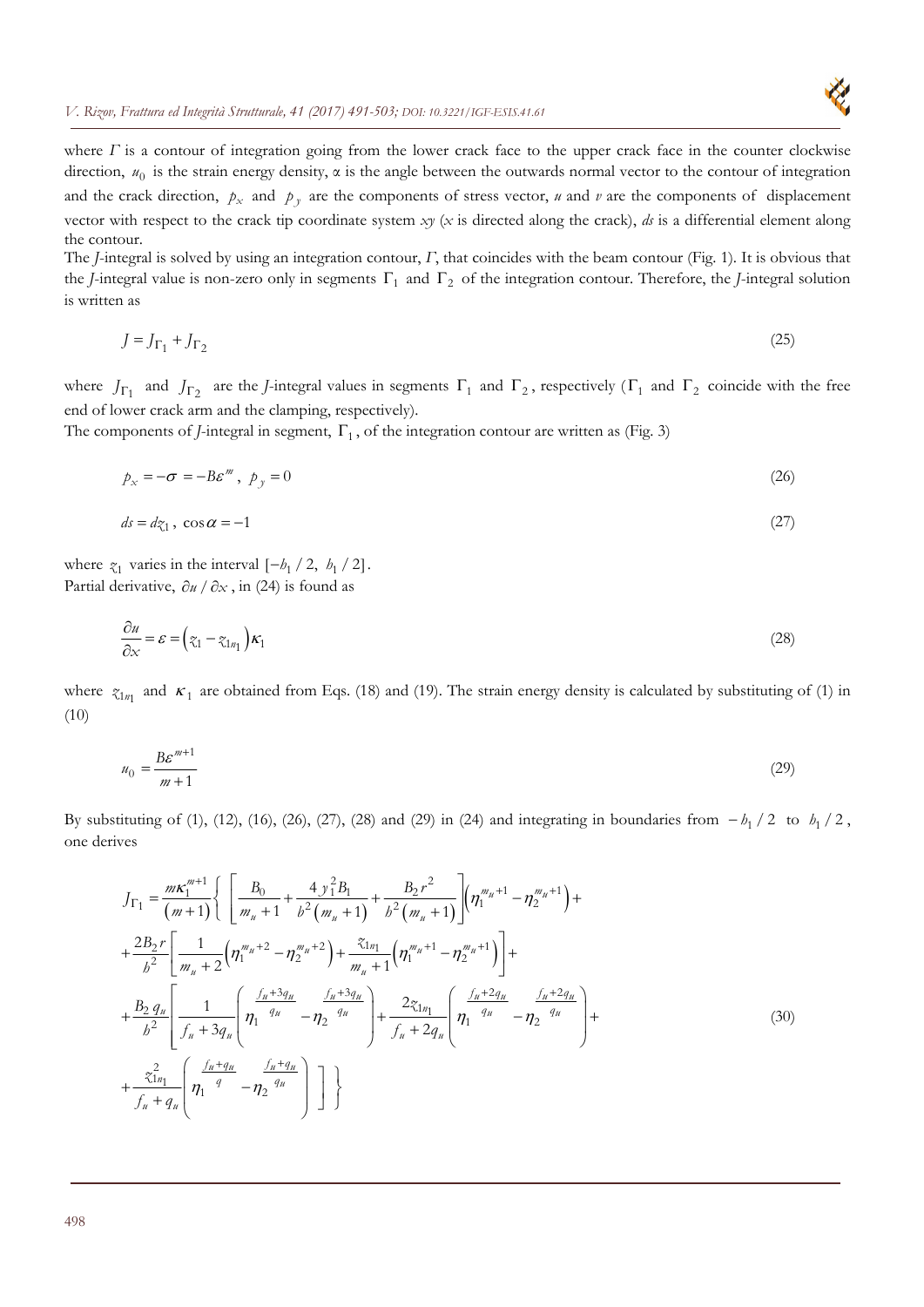

where  $y_1$  varies in the interval  $\left[ -b/2, b/2 \right]$ .

The *J*-integral solution in segment,  $\Gamma_2$ , of the integration contour (Fig. 1) can be determined by (30). For this purpose,  $r$ ,  $\tau_{1n_1}$ ,  $\eta_1$ ,  $\eta_2$  and  $\kappa_1$  have to be replaced with 0,  $\tau_{2n_2}$ ,  $\eta_{1u}$ ,  $\eta_{2u}$  and  $\kappa_2$ , respectively. Besides, the sign of (30) must be set to ,,minus" because the integration contour is directed upwards in segment,  $\Gamma_2$ . The *J*-integral final solution is found by substituting of  $J_{\Gamma_1}$  and  $J_{\Gamma_2}$  in (25)

$$
J = \frac{m\kappa_1^{m+1}}{(m+1)} \Biggl\{ \left[ \frac{B_0}{m_n+1} + \frac{4y_1^2B_1}{b^2(m_n+1)} + \frac{B_2r^2}{b^2(m_n+1)} \right] \left( \eta_1^{m_n+1} - \eta_2^{m_n+1} \right) + + \frac{2B_2r}{b^2} \left[ \frac{1}{m_n+2} \left( \eta_1^{m_n+2} - \eta_2^{m_n+2} \right) + \frac{\zeta_{1n_1}}{m_n+1} \left( \eta_1^{m_n+1} - \eta_2^{m_n+1} \right) \right] + + \frac{B_2q_n}{b^2} \left[ \frac{1}{f_n+3q_n} \left( \eta_1^{\frac{f_n+3q_n}{q_n}} - \eta_2^{\frac{f_n+3q_n}{q_n}} \right) + \frac{2\zeta_{1n_1}}{f_n+2q_n} \left( \eta_1^{\frac{f_n+2q_n}{q_n}} - \eta_2^{\frac{f_n+2q_n}{q_n}} \right) \right] + + \frac{\zeta_{1n_1}^2}{f_n+q_n} \left( \eta_1^{\frac{f_n+q_n}{q}} - \eta_2^{\frac{f_n}{q_n}} \right) \Biggr] \Biggr\} - - \frac{m\kappa_2^{m+1}}{(m+1)} \Biggl\{ \left[ \frac{B_0}{m_n+1} + \frac{4y_1^2B_1}{b^2(m_n+1)} \right] \left( \eta_1^{m_n+1} - \eta_2^{m_n+1} \right) + + \frac{B_2q_n}{b^2} \left[ \frac{1}{f_n+3q_n} \left( \eta_1^{\frac{f_n+3q_n}{q_n}} - \eta_2^{\frac{f_n+3q_n}{q_n}} \right) + \frac{2\zeta_{2n_2}}{f_n+2q_n} \left( \eta_1^{\frac{f_n+2q_n}{q_n}} - \eta_2^{\frac{f_n+2q_n}{q_n}} \right) \right] + + \frac{\zeta_{2n_2}^2}{f_n+q_n} \Biggl\{ \eta_1^{m} \Biggr\}
$$

Formula (31) describes the distribution of the *J*-integral value along the crack front. The average value of the *J*-integral along the crack front is written as

$$
J_{AV} = \frac{1}{b} \int_{-b}^{b} J \, dy_1 \tag{32}
$$

It should be noted that the *J*-integral solution derived by substituting of (31) in (32) is exact match of the strain energy release rate (22). This fact verifies the fracture analysis developed in the present paper.

#### **RESULTS**

he distribution of *J*-integral value along the crack front is analyzed. For this purpose, calculations are performed by using formula (31). It is assumed that  $b=0.020$  m,  $b=0.004$  m,  $m=0.7$ ,  $f=7$ ,  $g=10$ ,  $m_u=1.7$ , using formula (31). It is assumed that  $b=0.020$  m,  $b=0.004$  m,  $m=0.7, f=7, q=10, m_u = 1.7, f_u = 17, q_u = 10$  and  $M_y = 20$  Nm.

The *J*-integral value is presented in non-dimensional form by using the formula,  $J_N = J/(B_0/b)$ . The material gradient along the beam width is characterized by  $B_1 / B_0$  ratio. Fig. 5 shows the distribution of the *J*-integral value in non-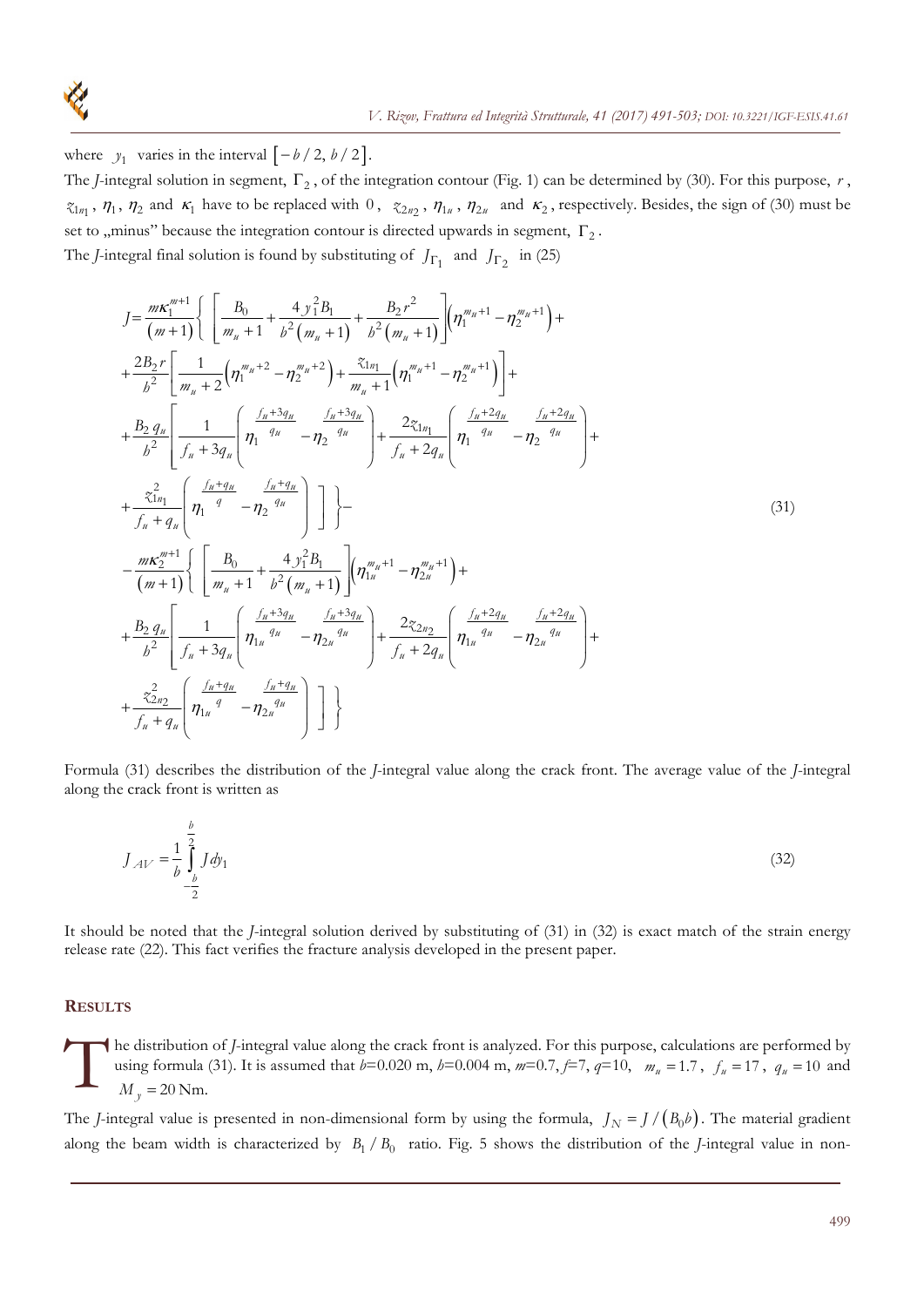

dimensional form along the crack front for two  $B_1 / B_0$  ratios at  $h_1 / 2h = 0.75$  and  $B_2 / B_0 = 2$ . Only the right-hand half of the crack front is shown in Fig. 5 since the distribution is symmetrical with respect to the crack front centre. The horizontal axis is defined such that  $2 y_1 / b = 0.0$  is in the crack front centre. Thus,  $2 y_1 / b = 1.0$  is in the right-hand lateral surface of the beam. One can observe in Fig. 5 that for  $B_1 / B_0 = 1.2$ , the *J*-integral value is maximum in the crack front centre and decreases towards the right-hand lateral surface (this is due to the fact that for  $B_1/B_0 = 1.2$  the material property, *B*, is minimum in the crack front centre and increases towards the beam lateral surfaces). Fig. 5 shows that for  $B_1 / B_0 = -0.4$ , the *J*-integral value increases from its minimum in the crack front centre towards the right-hand lateral surface of the beam.



Figure 5: The distribution of the *J*-integral value in non-dimensional form along the crack front (curve  $1$  - at  $B_1 / B_0 = 1.2$ , curve  $2 - at$  $B_1 / B_0 = -0.4$ .

The effects of the material gradient and the crack location on the strain energy release rate are evaluated too. For this purpose, calculations of the strain energy release rate are carried-out by using formula (22). The strain energy release rate is presented in non-dimensional form by using the formula,  $G_N = G/(B_0 b)$ .



Figure 6: The strain energy release rate in non-dimensional form plotted against  $B_1/B_0$  ratio at three  $h_1/2h$  ratios.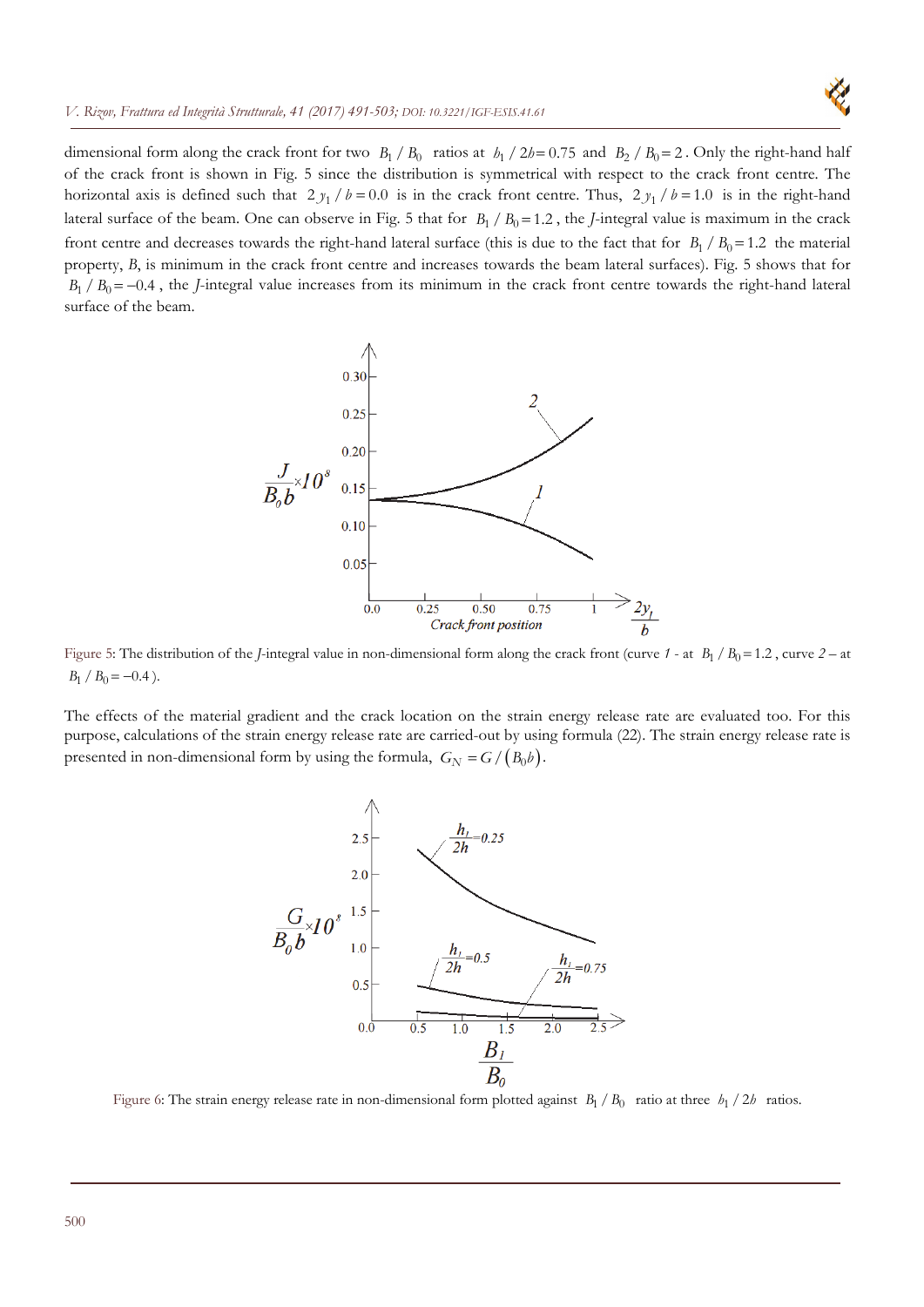The crack location along the height of the beam cross-section is characterized by  $h_1/2h$  ratio. In the calculations,  $B_0$  is kept constant. Therefore,  $B_1$  is varied in order to generate various  $B_1/B_0$  ratios. The strain energy release rate in nondimensional form is plotted against  $B_1 / B_0$  ratio at three  $h_1 / 2h$  ratios and  $B_2 / B_0 = 2.0$  in Fig. 6. The curves in Fig. 6. indicate that the strain energy release rate decreases with increasing of  $h_1/2h$  ratio. This finding is attributed to the increase of the lower crack arm stiffness. It can be observed also in Fig. 6 that the strain energy release rate decreases with increasing of  $B_1 / B_0$  ratio.

The influence of non-linear behavior of the material on the fracture is also analyzed. For this purpose, the strain energy release rate in non-dimensional form is presented as a function of  $B_2/B_0$  ratio at  $h_1/2h = 0.5$  and  $B_1/B_0 = 0.5$  in Fig. 7. It can be observed that the strain energy release rate decreases with increasing of  $B_2/B_0$  ratio (Fig. 7). The strain energy release rate obtained assuming linear-elastic behavior of the two-dimensional functionally graded material is also presented in Fig. 7 for comparison with the non-linear solution (the linear-elastic solution is derived by substituting of *m*=1 in formula (22)). The curves in Fig. 7 indicate that material non-linearity leads to increase of the strain energy release rate.



Figure 7: The strain energy release rate in non-dimensional form presented as a function of  $B_2/B_0$  ratio (curve  $1-$  at non-linear elastic behavior of material, curve *2* – at linear-elastic behavior of material).

### **CONCLUSIONS**

he longitudinal fracture behavior of two-dimensional functionally graded cantilever beam that exhibits material non-linearity is investigated analytically. The beam is loaded by a bending moment applied at the free end of the lower crack arm. The fracture is studied in terms of the strain energy release rate. The beam mechanical behavior In the longitudinal fracture behavior of two-dimensional functionally graded cantilever beam that exhibits material non-linearity is investigated analytically. The beam is loaded by a bending moment applied at the free end section according to a quadratic law.

The solution derived is applicable for longitudinal crack located arbitrary along the height of the beam cross-section. In order to verify the solution, the fracture is analyzed also by applying the *J*-integral approach. The distribution of the *J*integral value along the crack front is investigated. The physical meanings of the dependence of the *J*-integral value on material gradient are discussed. The effects of material gradients and crack location along the beam height on the fracture behavior are also analyzed. The analysis revealed that the strain energy release rate decreases with increasing of the lower crack arm thickness. It is found also that the strain energy release rate decreases with increasing of  $B_1/B_0$  and  $B_2/B_0$ ratios. This finding is attributed to the increase of the beam stiffness. The influence of material non-linearity on the fracture is studied too. It is found that the material non-linearity leads to increase of the strain energy release rate. Therefore, non-linear behavior of the material has to be taken into account in fracture mechanics based safety design of structural members and components made of two-dimensional functionally graded materials. The results obtained in the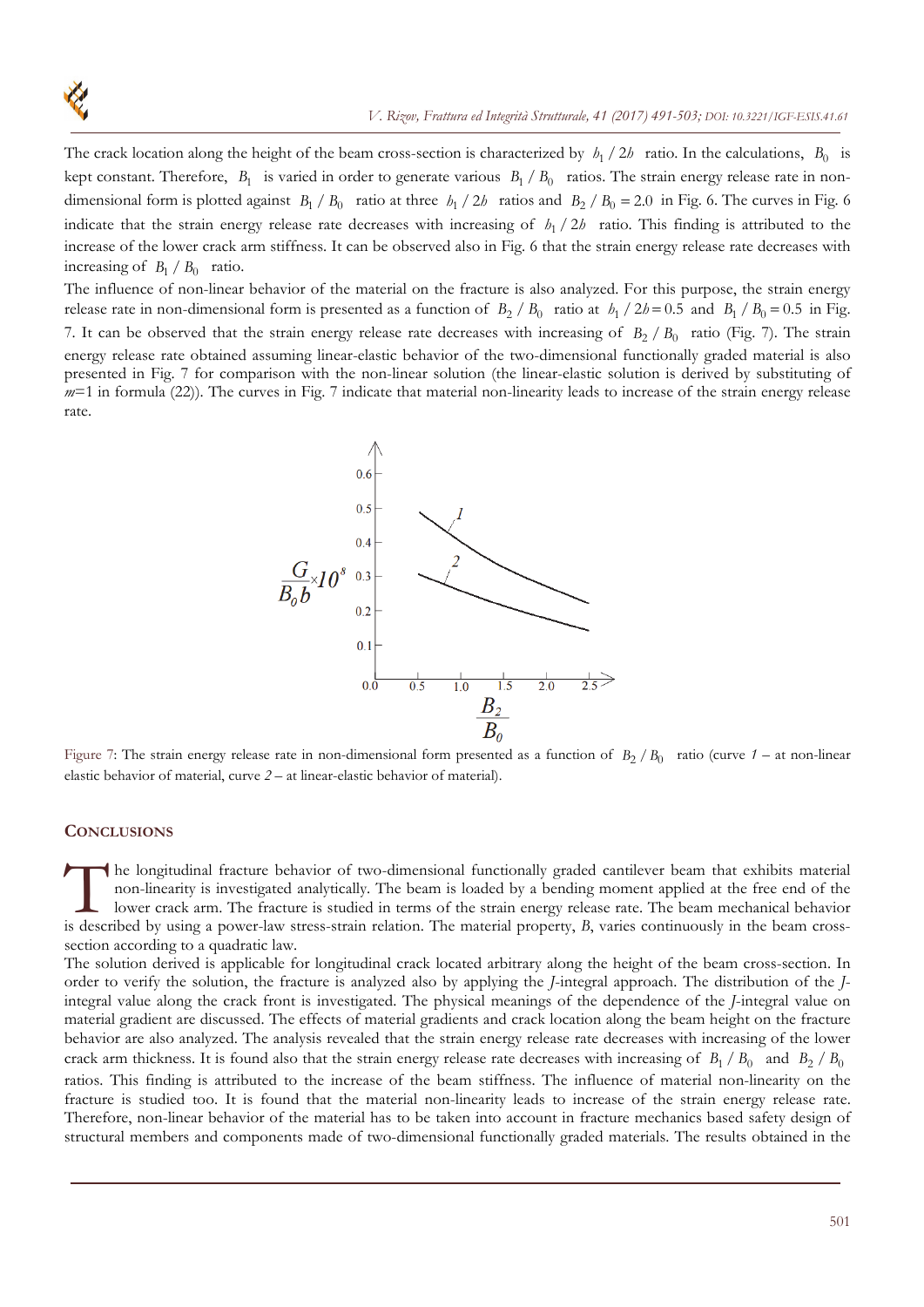

present study indicate that the longitudinal fracture in two-dimensional functionally graded beams with material nonlinearity can be efficiently regulated in their design stage by employing appropriate material gradients.

Besides for the beam shown in Fig. 1, the analysis developed in the present paper can be applied to determine the strain energy release rate for longitudinal cracks in two-dimensional functionally graded non-linear elastic beam configurations loaded in pure bending (for instance, the double cantilever beam loaded with uneven bending moments, the four-point bending beam when the crack tip is located in middle beam portion which is loaded in pure bending). It should be noted that the approach developed in the present paper is applicable also for beam configurations loaded by a vertical load when the shear stresses can be neglected, i.e. when the span to height ratio of the beam is large.

## **ACKNOWLEDGMENTS**

he present study was supported financially by the Research and Design Centre (CNIP) of the UACEG, Sofia (Contract BN – 198/2017).  $\int_{0}^{\infty}$ 

### **REFERENCES**

- [1] Butcher, R.J., Rousseau, C.E., Tippur, H.V., A functionally graded particulate composite: Measurements and Failure Analysis, Acta Matererialia, 47 (1999) 259-268.
- [2] Gasik, M.M., Functionally graded materials: bulk processing techniques, International Journal of Materials and Product Technology, 39 (1995) 20-29.
- [3] Hirai, T., Chen, L., Recent and prospective development of functionally graded materials in Japan, Material Science Forum, 308-311 (1999) 509-514.
- [4] Mortensen, A., Suresh, S., Functionally graded metals and metal-ceramic composites: Part 1 Processing, International Materials Review, 40 (1995) 239-265.
- [5] Nemat-Allal, M.M., Ata, M.H., Bayoumi, M.R., Khair-Eldeen, W., Powder metallurgical fabrication and microstructural investigations of Aluminum/Steel functionally graded material, Materials Sciences and Applications, 2 (2011) 1708-1718.
- [6] Neubrand, A., Rödel, J., Gradient materials: An overview of a novel concept, Zeit f Met, 88 (1997) 358-371.
- [7] Suresh, S., Mortensen, A., Fundamentals of functionally graded materials, IOM Communications Ltd, London (1998).
- [8] Tokova, L., Yasinskyy, A., Ma, C.-C, Effect of the layer inhomogeneity on the distribution of stresses and displacements in an elastic multilayer cylinder, Acta Mechanica, (2016) DOI: 10.1007/s00707-015-1519-8, 1 – 13.
- [9] Tokovyy, Y., Ma, C.-C, Three-dimensional temperature and thermal stress analysis of an inhomogeneous layer, Journal of Thermal Stresses, 36 (2013) 790 – 808, DOI: 10.1080/01495739.2013.787853.
- [10] Tokovyy, Y., Ma, C.-C, Axisymmetric stresses in an elastic radially inhomogeneous cylinder under length-varying loadings, ASME Journal of Applied Mechanics, 83 (2016), DOI: 10.1115/1.4034459.
- [11] Uslu Uysal, M., Kremzer, M., Buckling behaviour of short cylindrical functionally gradient polymeric materials, Acta Physica Polonica A, 127 (2015) 1355-1357, DOI:10.12693/APhysPolA.127.1355.
- [12] Uslu Uysal, M., Buckling behaviours of functionally graded polymeric thin-walled hemispherical shells, Steel and Composite Structures, An International Journal, 21 (2016) 849-862.
- [13] Szekrenyes, A., Fracture analysis in the modified split-cantilever beam using the classical theories of strength of materials, Journal of Physics: Conference Series, 240 (2010) 012030.
- [14] Szekrenyes, A., Vicente, W.M., Interlaminar fracture analysis in the GII-GIII plane using prestressed transparent composite beams, Composites Part A: Applied Science and Manufacturing, 43 (2012) 95-103.
- [15] Szekrenyes, A., Semi-layerwise analysis of laminated plates with nonsingular delamination The theorem of autocontinuity, Applied Mathematical Modelling, 40 (2016) 1344 – 1371.
- [16] Bohidar, S.K., Sharma, R., Mishra, P.R., Functionally graded materials: A critical review, International Journal of Research, 1 (2014) 289-301.
- [17]Erdogan, F., Fracture mechanics of functionally graded materials, Computational Engineering, 5 (1995) 753-770.
- [18] Paulino, G.C., Fracture in functionally graded materials, Engineering Fracture Mechanics, 69 (2002) 1519-1530.